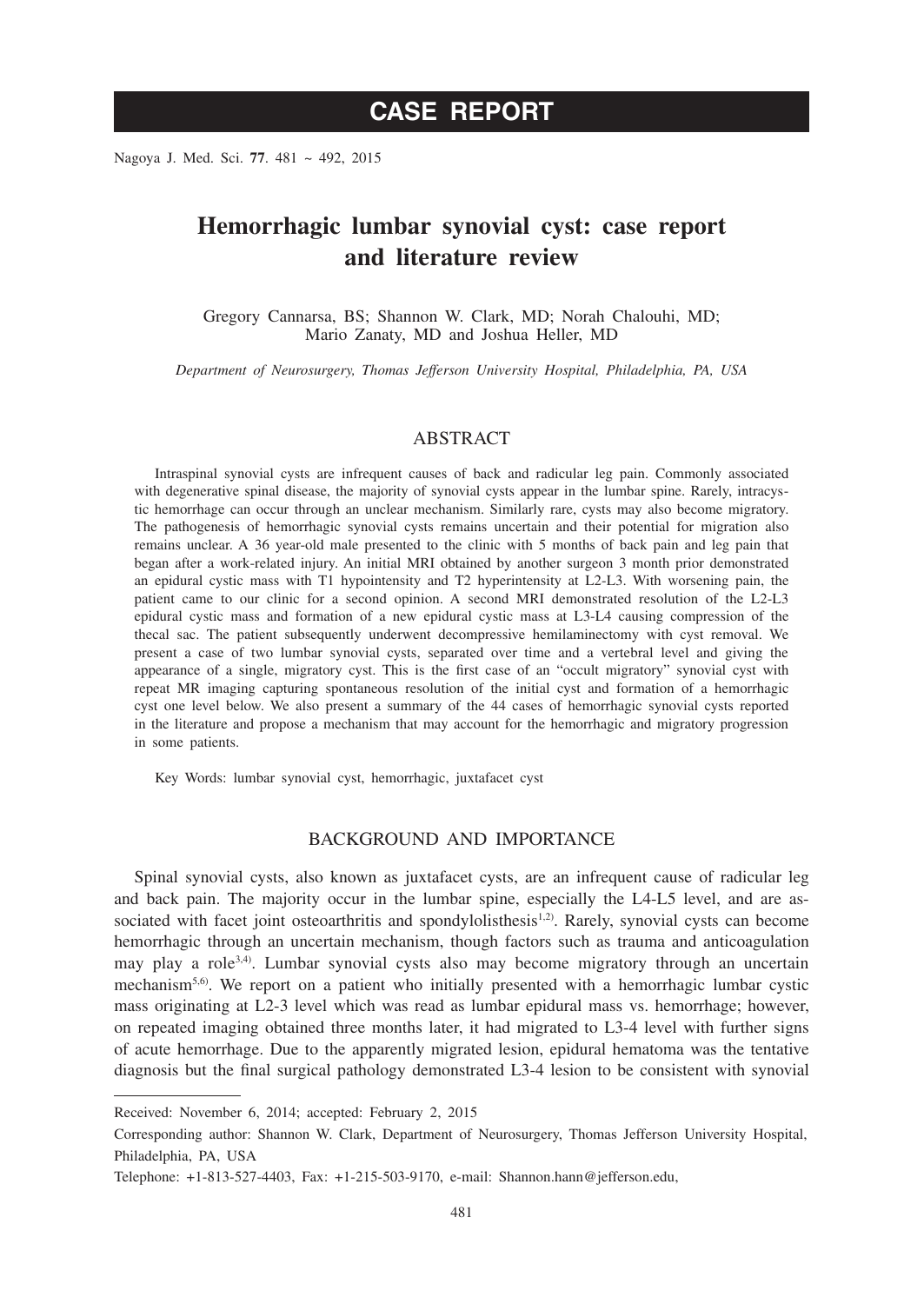cyst with hemorrhage. Migration of a hemorrhagic lumbar synovial cyst demonstrated by repeated MR imaging has not been reported previously. We discuss the presenting symptoms, surgical management, and putative migratory etiology of hemorrhagic synovial cysts. We also conducted comprehensive literature review which found 44 published cases of lumbar hemorrhagic synovial cysts, and summarized the management strategy of this rare pathology.

## CLINICAL PRESENTATION

A 36 year-old male with no past medical history presented with low back pain and bilateral leg pain and numbness that began five months earlier after a work related injury. His initial MRI lumbar spine demonstrated a cystic hemorrhagic epidural mass with T1 hypointensity and T2 hyperintensity on the L2-L3 level with considerable thecal sac and nerve root compression (Fig. 1). The lesion originated near the left L2-3 facet joint and extended under the lamina of L2 and L3 centrally.

After three months of progressive worsening of his pain and conservative management recommended by another surgeon, the patient came for a second opinion at our clinic due to newly developed worsening right leg weakness. The second MRI lumbar spine, performed three months after the initial, demonstrated complete resolution of the L2-3 hemorrhagic cystic mass but with a new hemorrhagic epidural mass formed at L3-4 causing compression of the thecal sac and L3 nerve root on the right side (Fig. 2). Additionally, the patient was noted to have bilateral spondylolysis at the L4 with pars defect along with bilateral facet hypertrophy at L3-L4. At this time, his right iliopsoas and quadriceps were 4/5 in motor strength.

The patient was offered surgical treatment and subsequently underwent right L3-L4 hemilaminectomy and medial facetectomy under a microscope. After opening the ligamentum flavum at L3, bloody fluid egressed out of the epidural space. Thickened tissue associated with the L2-3 facet joint was resected. Intraoperative pathology was consistent with fibrinous tissue as well as blood suggestive of synovial cyst. The post-operative lumbar MRI demonstrated complete decompression of thecal sac after resection of the synovial cyst originating at L2-3 right facet (Fig. 4). With the possibility of malignancy, the L4 pars defect was not repaired during the procedure. After



**Fig. 1** Initial lumbar spine sagittal magnetic resonance images performed 3 months prior to presentation. The T2-weighted image shows a hyperintense cystic mass at the L2-L3 dorsal epidural space.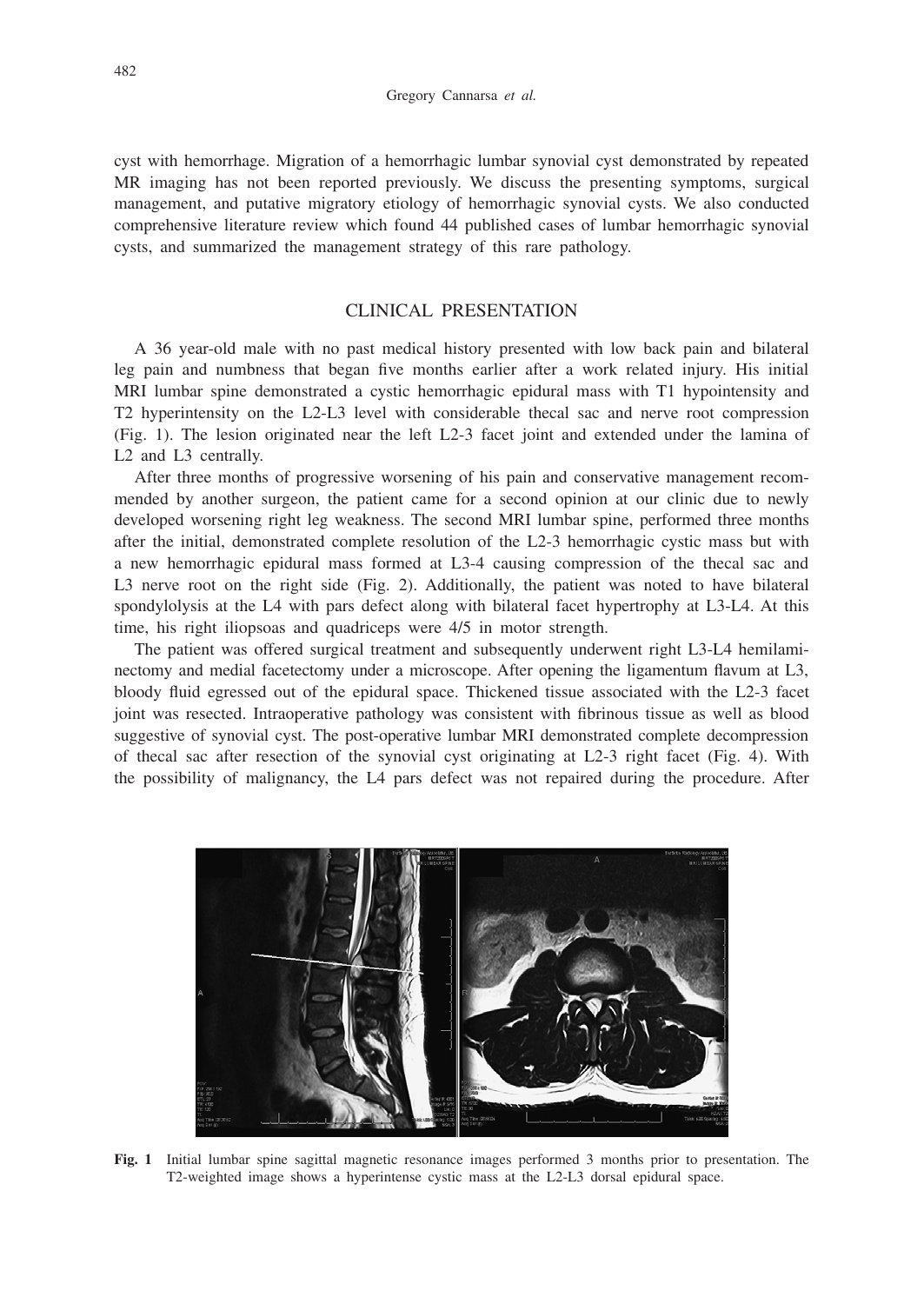confirming no malignancy on final pathology, the patient was taken back to operative room one week later for L4 pars repair with bilateral L4 transpedicular screws and sublaminar hooks. Right iliac crest bone graft was harvested for bone grafting of pars defects (Fig. 5)

Final pathological findings were fibroadipose tissue with reactive changes including focal hemosiderin deposition, along with fragments of tissue with spindle cells consistent with ligament and synovial tissue. Figure 3 shows the H&E stein of the resection hemorrhagic synovial cyst.

At 3 weeks follow-up, the patient's leg pain and weakness had resolved with mild low-back pain at the site of the incision.



**Fig. 2** Second lumbar spine magnetic resonance imaging three months after the initial imaging. T2-weighted sequence shows a heterogeneous hyperintense cystic mass at the L3-L4 dorsal epidural space and the initial cystic mass at L2-3 level has resolved.



**Fig. 3** Histological appearance of the hemorrhagic synovial cyst showing synovial cell lining, fibroconnective tissue, neoangiogenesis, and hemosiderin microdeposits (H&E stain, ×200).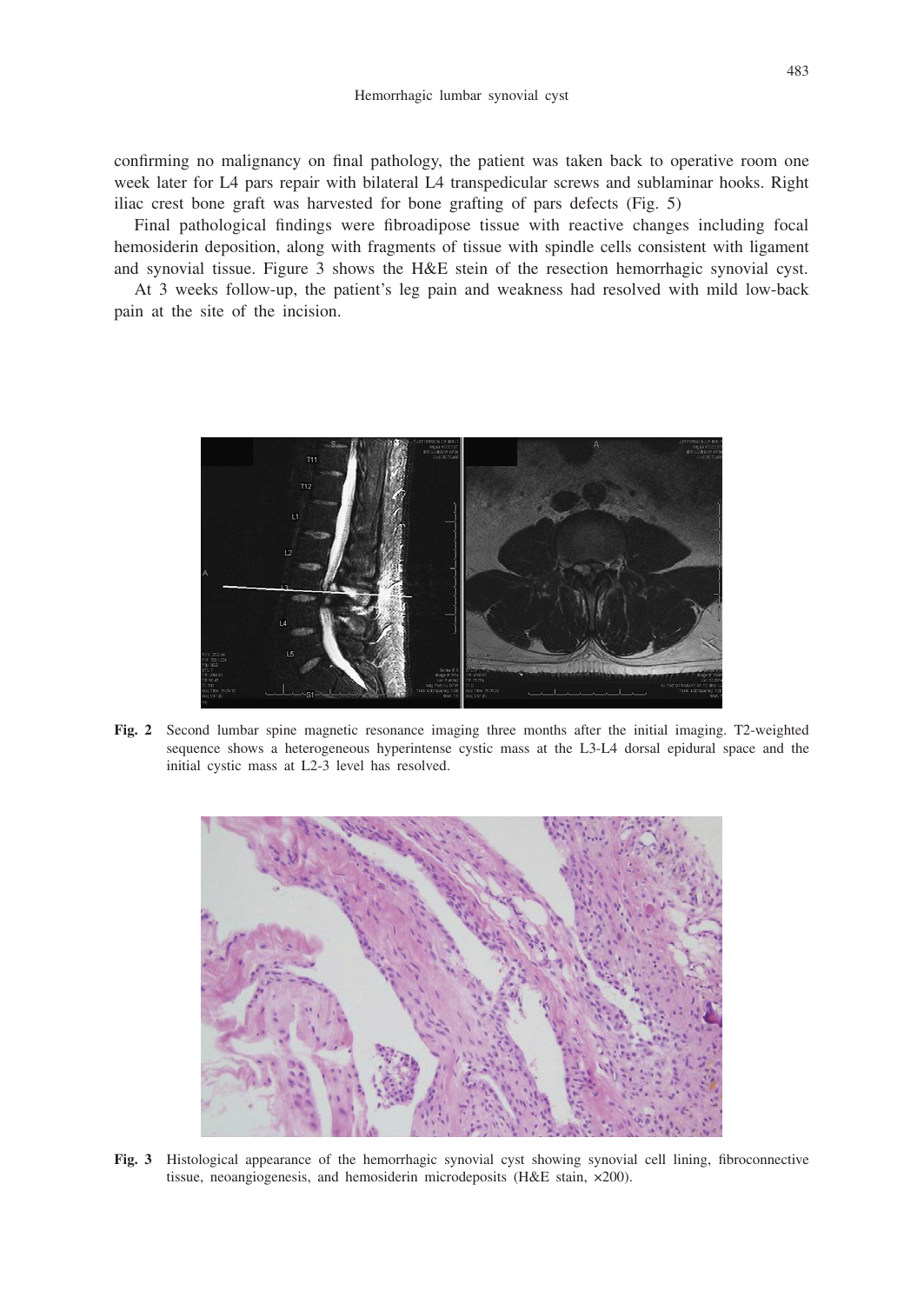

**Fig. 4** Post-operative T2 MRI sequence demonstrating decompressed lumbar spinal canal with total resection of the synovial cyst



**Fig. 5** Post-operative lateral and AP view of lumbar radiograph after the pars repair at L4

### **DISCUSSION**

The two possible etiologies of this patient's presentation is either spontaneous hemorrhagic epidural bleed that migrated caudally over three months or a hemorrhagic synovial cyst initially originating at left L1-2 facet joint and extending to epidural space at L2-3 level that resolved spontaneously and another different hemorrhagic synovial cyst formed at the level below upon new injury to the lumbar spine three months later. Since synovial joints are confined to each facet joints, it would be unlikely that the single synovial cyst actually migrated caudally. Furthermore, the new MRI also showed intense STIR signal at L2-3 and L3-4 interspinous ligaments which was not evident on the first MRI suggesting another injury in between the MRIs. This makes the development of two separate synovial cysts more likely than migration of epidural bleed, especially considering intraoperative visualization of right sided synovial cyst and resection pathology. Hemorrhagic conversion of the cyst content could be attributable to the fact that the patient was taking large amounts of aspirin for his back pain during this period. Regarding the apparent migration of the cyst, it's likely that an occult phenomenon occurred where two separate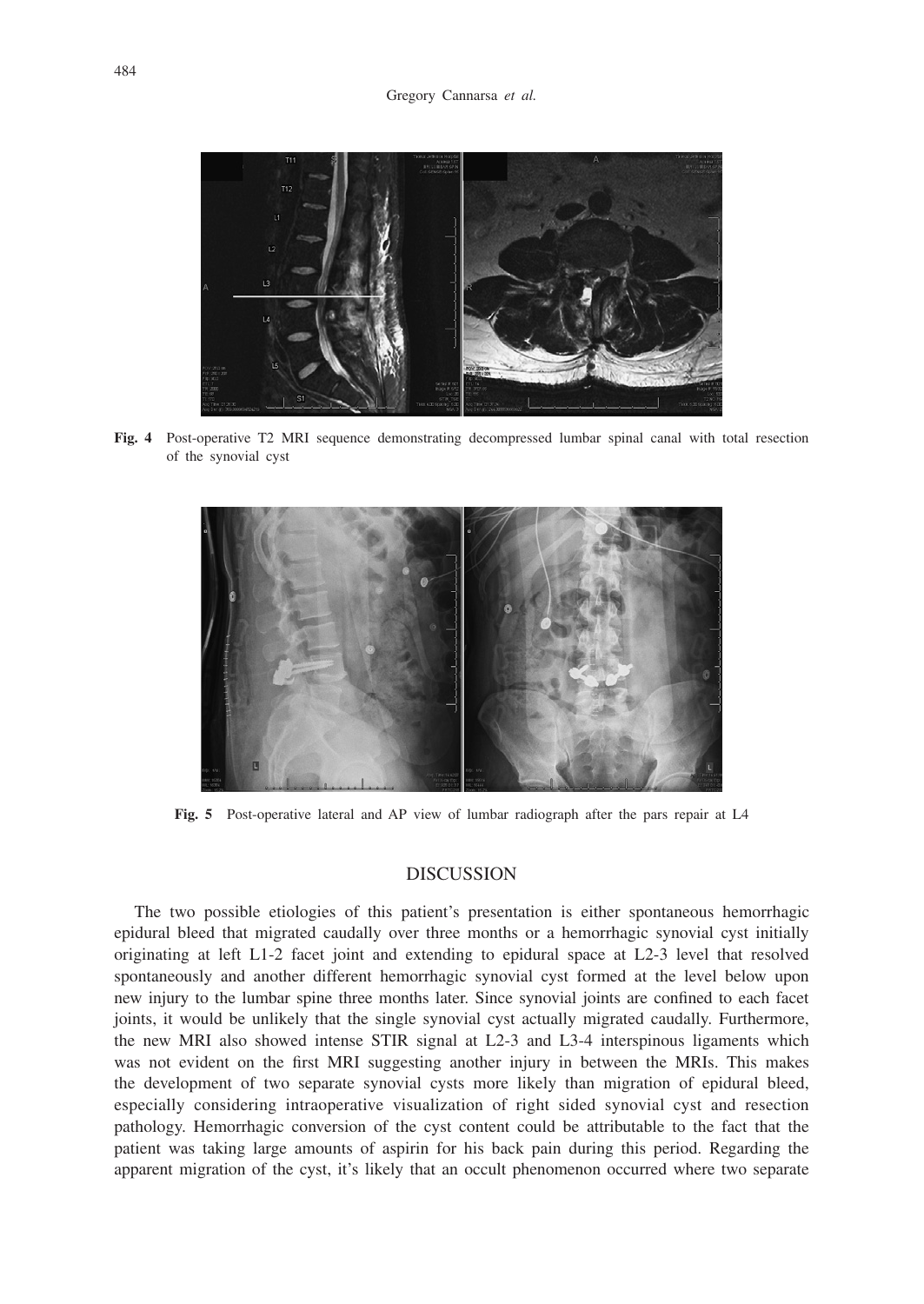cysts formed in proximity with one resolving while the other worsened making it appear to be the same lesion. Synovial cyst is a known pathology but symptomatic, hemorrhagic synovial cysts are rare. Two large, symptomatic, hemorrhagic synovial cysts forming within three months of each other with one completely resolving has not been reported.

Synovial or ganglion cysts usually present in the extremities and have been known to occur with joint disease and hypermobility<sup>38,39</sup>. Once considered rare, spinal synovial cysts, which, as noted, are mostly of lumbar origin, have been increasing in prevalence along with the increase in use of CT and MRI for spinal disorders. Imaging in symptomatic and highly-active, asymptomatic populations has shown the incidence to be in the range of 7.0–22.4%, with some patients having multiple  $\text{cvsts}^{40,41}$ . Increasing prevalence on imaging suggests that the majority of these cysts resolve or remain asymptomatic, and there are reports of spontaneous resolutions of these cysts 42). However, synovial cysts may also undergo rapid enlargement through both hemorrhagic as well as nonhemorrhagic mechanisms causing acute cauda equina syndrome<sup>18,43)</sup>.

From our literature review, we found 44 previously published cases of hemorrhagic synovial cysts, defined by intraoperative finding of blood in the cyst or the observation of blood or hemosiderin on pathological analysis. Table 1 summarizes each case's presentation, surgical managements, and outcomes as well as patients' satisfaction according to the Macnab criteria. The average age at presentation was  $63.4\pm3.2$  (SEM) years, with  $39/43$  (91%) cases occurring after age 50. There were 25 males (60%) and 17 females (40%) in the cases. The average age of the females at presentation was  $69.2 \pm 2.2$  years compared to  $59.6 \pm 3.1$  years for males. Of note, the four cases presenting before age 50 (ages 24, 29, 36, 42) were all male.

| Authors/<br>Year                            | Age/<br>Gender | Level   | Symptom<br>Duration       | Back<br>Pain | Leg<br>Pain     | Weakness | Sensory<br>Change | Decreased<br>Reflexes            | Other | $MRI*$<br>(T1/T2) | Surgical<br>Treatment<br>$-$ Lami-<br>nectomy | Follow-<br>up  | Outcome                                                  | Applied<br>Macnab<br>Score† |
|---------------------------------------------|----------------|---------|---------------------------|--------------|-----------------|----------|-------------------|----------------------------------|-------|-------------------|-----------------------------------------------|----------------|----------------------------------------------------------|-----------------------------|
| <b>Brish</b><br>and<br>Payan,<br>$1972^{5}$ | 51/M           | $L4-L5$ | $3 \text{ mo}$            | $^{+}$       | $\! + \!\!\!\!$ |          | $\! + \!\!\!\!$   |                                  |       |                   | $\! + \!\!\!\!$                               | <b>NR</b>      | Complete<br>resolu-<br>tion of<br>presenting<br>symptoms | Excellent                   |
| Pendleton<br>et al.,<br>198331)             | 50/F           | $L3-L4$ | $3 \text{ mo}$ -><br>2wks | $^{+}$       | $^{+}$          |          | $^{+}$            | $\! + \!\!\!\!$                  |       |                   | $+$                                           | $1 \text{ mo}$ | Improved<br>symptoms                                     | Good                        |
| Kjerulf<br>et al.,<br>1986 <sup>19)</sup>   | 56/F           | $L5-S1$ | $5 \text{ mo}$            | $^{+}$       |                 |          | $\! + \!\!\!\!$   |                                  |       |                   | $\begin{array}{c} + \end{array}$              | 1 yr           | Complete<br>resolu-<br>tion of<br>presenting<br>symptoms | Excellent                   |
| Franck<br>et al<br>198712)                  | 62/F           | $L4-L5$ | $2 \text{ mo}$            |              | $\ddot{}$       |          | $\! + \!\!\!\!$   |                                  |       |                   | $+$                                           | <b>NR</b>      | Complete<br>resolu-<br>tion of<br>presenting<br>symptoms | Excellent                   |
| Onofrio<br>and Mih.<br>1988 <sup>27)</sup>  | 64/F           | $L4-L5$ | $3 \text{ mo}$            |              | $\ddot{}$       |          |                   | $\begin{array}{c} + \end{array}$ |       |                   | $+$                                           | $3 \text{ mo}$ | Pain free                                                | Excellent                   |
|                                             | 71/F           | $L4-L5$ | $3 \text{ mo}$            |              | $\! + \!\!\!\!$ |          |                   |                                  |       |                   | $+$                                           | $3 \text{ mo}$ | Mild<br>residual<br>foot pain                            | Good                        |
| Reust<br>et al.,<br>198835)                 | 77/F           | $L4-L5$ | 1 mo                      | $^{+}$       |                 |          |                   |                                  |       |                   | $\begin{array}{c} + \end{array}$              | 1 <sub>y</sub> | Complete<br>resolu-<br>tion of<br>presenting<br>symptoms | Excellent                   |

**Table 1** Review of the Literature: Summary of 44 cases of Hemorrhagic Lumbar Synovial Cysts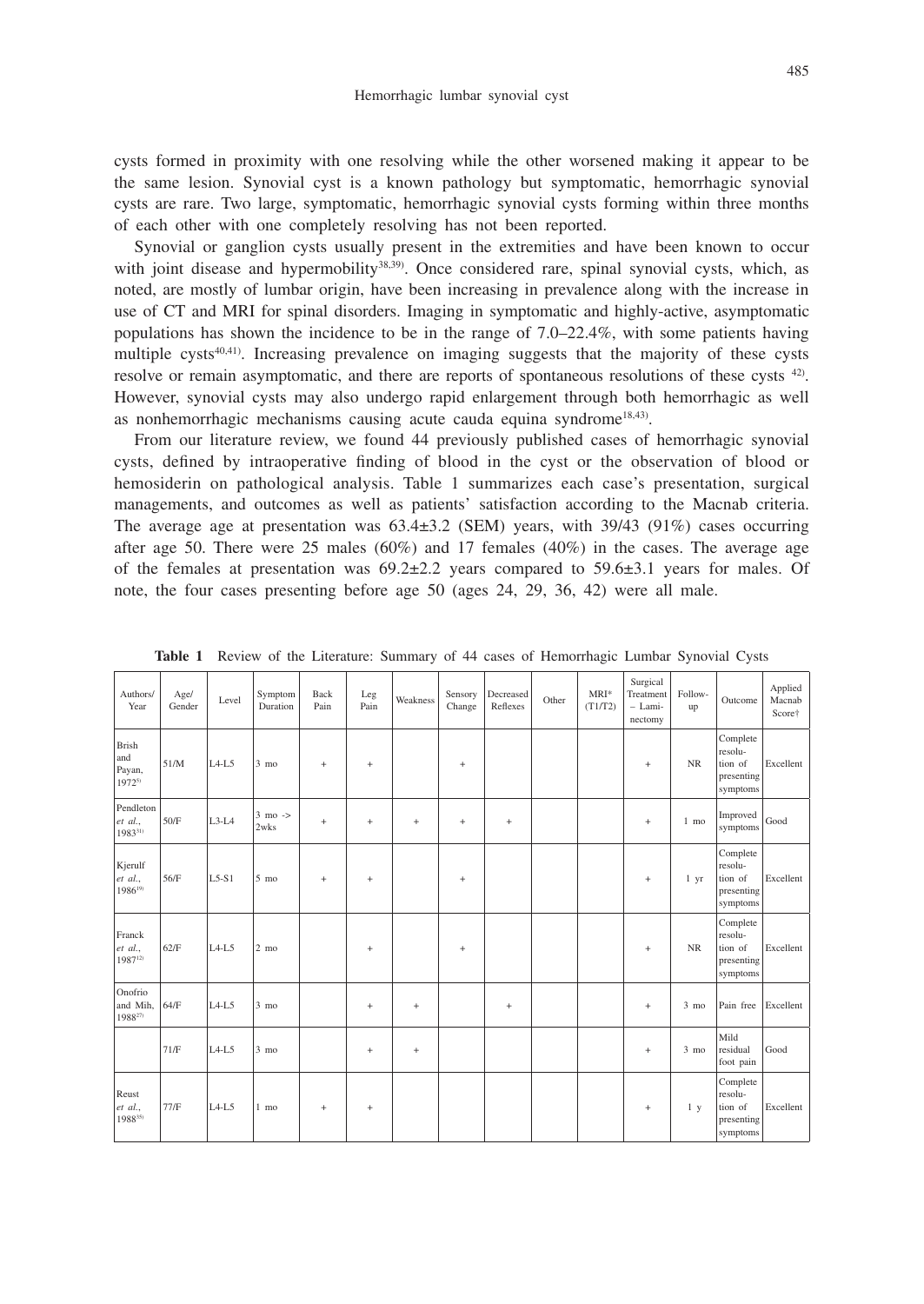|                                        | 24/M  | $L4-L5$ | $5 \text{ mo}$                      | $^{+}$            | $\qquad \qquad +$ |           |           |        |                             |         | $\ddot{}$ | 1 yr           | Progres-<br>sive<br>improve-<br>ment                               | Good      |
|----------------------------------------|-------|---------|-------------------------------------|-------------------|-------------------|-----------|-----------|--------|-----------------------------|---------|-----------|----------------|--------------------------------------------------------------------|-----------|
| Eyster<br>and<br>Scott,<br>198910)     | 60/M  | $L4-L5$ | $3 \text{ mo}$                      |                   | $\qquad \qquad +$ |           | $^{+}$    |        |                             |         | $^{+}$    | $\rm NR$       | Complete<br>resolu-<br>tion of<br>presenting<br>symptoms           | Excellent |
| Lemish<br>et al.,<br>198920)           | 78/F  | $L5-S1$ | $3 \text{ mo}$                      |                   | $\qquad \qquad +$ |           |           |        |                             |         | $^{+}$    | $\rm NR$       | Complete<br>resolu-<br>tion of<br>presenting<br>symptoms           | Excellent |
|                                        | 53/M  | $L4-L5$ | 21d                                 | $^{\mathrm{+}}$   |                   |           |           |        | spinal<br>claudica-<br>tion |         | $^{+}$    | $\rm NR$       | Complete<br>resolu-<br>tion of<br>presenting<br>symptoms           | Excellent |
| Rousseaux<br>et al.,<br>198936)        | 29/M  | $L5-S1$ | $7 \text{ mo}$                      |                   |                   | $^{+}$    | $^{+}$    |        |                             |         | $\rm NR$  |                | NR                                                                 | NR        |
| Jackson<br>et al.,<br>198916)          | NR/NR | $L4-L5$ | NR                                  | $^{+}$            | $\qquad \qquad +$ |           |           |        |                             | Hi/Hi   | $\ddot{}$ | $\rm NR$       | Improve-<br>ment in<br>pain and<br>relief of<br>radicu-<br>lopathy | Good      |
| Summers<br>and<br>Quint,<br>199238)    | 60/M  | $L2-L3$ | $6 \text{ mo}$                      | $^{+}$            | $\qquad \qquad +$ |           | $^{+}$    |        |                             | hHi/hLo | $\ddot{}$ | $\rm NR$       | NR                                                                 | NR        |
| Tatter<br>and<br>Cosgrove,<br>199441)  | 59/M  | $L3-L4$ | 5d                                  | $\ddot{}$         | $\ddot{}$         | $\ddot{}$ | $\ddot{}$ |        |                             | Hi/hLo  | $\ddot{}$ | $2 \text{ mo}$ | Complete<br>resolu-<br>tion of<br>presenting<br>symptoms           | Excellent |
| Yarde<br>et al.,<br>$1995^{47}$        | 42/M  | $L5-S1$ | 12 mo                               |                   | $^{\mathrm{+}}$   |           | $^{+}$    |        |                             | NR      | $\ddot{}$ | $4 \text{ mo}$ | Improved<br>symptoms                                               | Good      |
| Howling<br>and<br>Kessel,<br>199715)   | 51/M  | $L4-L5$ | 21d                                 | $^{+}$            | $\! + \!$         | $^{+}$    | $^{+}$    | $^{+}$ |                             | hHi/hHi | $^{+}$    | $\rm NR$       | Complete<br>resolu-<br>tion of<br>presenting<br>symptoms           | Excellent |
| Radatz<br>et al.,<br>199732)           | 65/M  | $L4-L5$ | $>1$ mo                             | $^{+}$            | $^{\mathrm{+}}$   | $^{+}$    |           | $^{+}$ |                             | Lo/Hi   | $\ddot{}$ | $1$ mo         | Complete<br>resolu-<br>tion of<br>presenting<br>symptoms           | Excellent |
| Henriet<br>and<br>Nobourgh,<br>199813) | 56/F  | $L4-L5$ | 14 d                                | $^{+}$            | $^{+}$            | $^{+}$    |           |        |                             |         | $\rm NR$  |                | NR                                                                 | NR        |
| Bandiera<br>et al.,<br>19993)          | 81/F  | $L3-L4$ | 4 mo                                | $^{+}$            | $^{+}$            | $\! + \!$ |           |        | spinal<br>claudica-<br>tion | Hi/hHi  | $\ddot{}$ | 1 yr           | Complete<br>resolu-<br>tion of<br>presenting<br>symptoms           | Excellent |
| Kaneko<br>and<br>Inoue,<br>$2000^{17}$ | 55/M  | $L3-L4$ | $6 \text{ mo}$ -><br>3d             | $\qquad \qquad +$ | $\qquad \qquad +$ | $\! + \!$ | $^{+}$    |        |                             | Hi/NR   | $\ddot{}$ | $2.5$ yr       | Complete<br>resolu-<br>tion of<br>presenting<br>symptoms           | Excellent |
| Wang<br>et al.,<br>$2004^{45}$         | 76/F  | $L4-L5$ | $4 \,$ mo $\texttt{->}$<br>few days |                   | $^{+}$            |           |           |        |                             | Hi/Lo   | $\ddot{}$ | $\rm NR$       | Complete<br>resolution Excellent<br>of pain                        |           |
|                                        | 82/F  | $L4-L5$ | $3 \text{ mo}$ -><br>24 hr          | $\qquad \qquad +$ | $^{\mathrm{+}}$   |           | $\! + \!$ |        |                             | Hi/Lo   | $\ddot{}$ | $\rm NR$       | Complete<br>resolution Excellent<br>of pain                        |           |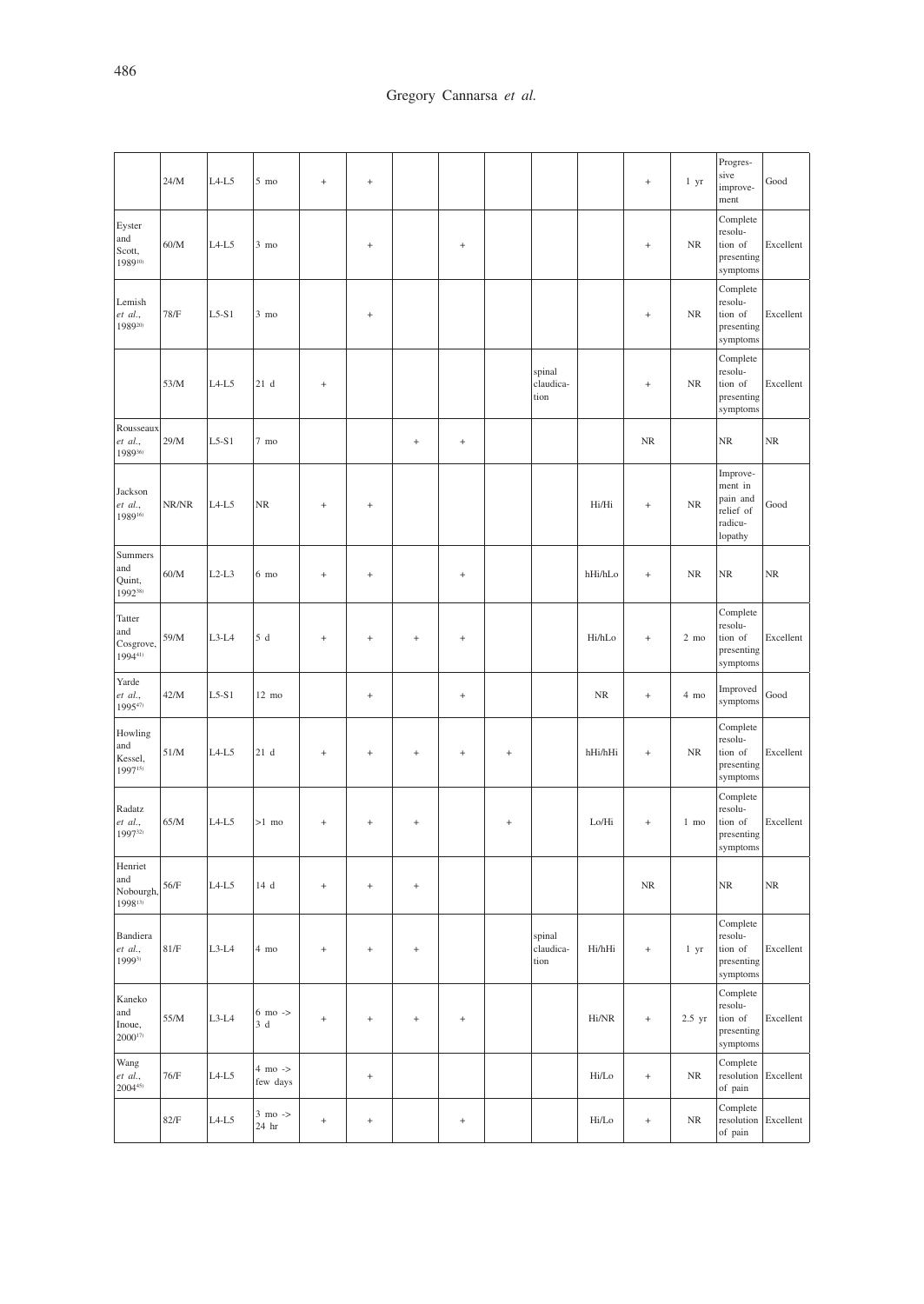| Eck and<br>Trian-<br>tafyllou,<br>$2005^{9}$     | 77/M  | $L3-L4$ | 2 wk                                 | $\! + \!$ | $\qquad \qquad +$ |                 | $^{\mathrm{+}}$ |                 |                      | NR/Hi  | $\ddot{}$ | 1 yr            | Complete<br>resolu-<br>tion of<br>presenting<br>symptoms                           | Excellent |
|--------------------------------------------------|-------|---------|--------------------------------------|-----------|-------------------|-----------------|-----------------|-----------------|----------------------|--------|-----------|-----------------|------------------------------------------------------------------------------------|-----------|
| Wait<br>et al.,<br>$2005^{44}$                   | 62/M  | $L3-L4$ | $6 \text{ mo}$ -><br>$2 \text{ mo}$  |           | $\ddot{}$         |                 | $\! + \!$       | $\! + \!$       |                      | Hi/NR  | $\ddot{}$ | $\rm NR$        | Full<br>recovery                                                                   | Excellent |
|                                                  | 69/M  | $L3-L4$ | $8 \text{ mo}$ -><br>$2$ wk          | $\! + \!$ | $\! + \!$         | $\! + \!$       | $\! + \!$       | $\! + \!$       | urinary<br>retention | Hi/NR  | $\ddot{}$ | 4 mo            | Full<br>recovery                                                                   | Excellent |
| Khan<br>et al.,<br>200518)                       | NR/NR | NR      | $\rm NR$                             |           |                   |                 |                 |                 |                      |        | $\rm NR$  |                 |                                                                                    |           |
|                                                  | NR/NR | NR      | <b>NR</b>                            |           |                   |                 |                 |                 |                      |        | $\rm NR$  |                 |                                                                                    |           |
| Ramieri<br>et al.,<br>$2006^{34}$                | 71/F  | $L5-S1$ | 15 d                                 | $\ddot{}$ | $\ddot{}$         | $^{+}$          | $^{+}$          |                 |                      | hHi/NR | $\ddot{}$ | 1 yr            | Complete<br>resolu-<br>tion of<br>presenting<br>symptoms                           | Excellent |
|                                                  | 75/F  | $L3-L4$ | 10d                                  | $^{+}$    | $\ddot{}$         | $^{+}$          | $^{+}$          | $^{+}$          |                      | hHi/NR | $\ddot{}$ | 1 <sub>yr</sub> | Recovery<br>of<br>sensation,<br>reflexes.<br>Partial<br>recovery<br>of<br>strength | Good      |
|                                                  | 68/M  | $L4-L5$ | 14 d                                 | $\! + \!$ | $\ddot{}$         |                 |                 |                 |                      | hHi/NR | $\ddot{}$ | 2 <sub>yr</sub> | No<br>radicular<br>pain,<br>continued<br>back pain                                 | Good      |
| Nour-<br>bakhsh<br>and<br>Garges,<br>$2007^{26}$ | 67/M  | $L4-L5$ | $1.5 \text{ mo}$                     | $^{+}$    | $\ddot{}$         | $^{+}$          | $^{+}$          |                 | clonus               | Hi/hLo | $\ddot{}$ | 1 yr            | Complete<br>resolu-<br>tion of<br>presenting<br>symptoms                           | Excellent |
| Arantes<br>et al.,<br>2008 <sup>2)</sup>         | 61/M  | $L4-L5$ | $2 \text{ mo}$ -><br>8 d             | $^{+}$    |                   | $\! + \!\!\!\!$ | $^{+}$          |                 |                      | Hi/Lo  | $\ddot{}$ | 6 mo            | Complete<br>resolution<br>of neu-<br>rological<br>symptoms                         | Excellent |
| Miyatake<br>et al.,<br>$2009^{25}$               | 86/M  | $L1-L2$ | $3 \text{ mo}$ -><br>1 <sub>mo</sub> |           |                   |                 | $^{+}$          |                 |                      | Hi/Hi  | $\ddot{}$ | $\rm NR$        | Complete<br>resolution<br>of neu-<br>rological<br>symptoms                         | Excellent |
|                                                  | 56/M  | $L4-L5$ | $1 \text{ mo}$ -><br>4d              |           | $^{+}$            | $\! + \!$       |                 |                 | cauda<br>equina      | Hi/Hi  | $\ddot{}$ | $\rm NR$        | Complete<br>resolution<br>of neu-<br>rological<br>symptoms                         | Excellent |
|                                                  | 84/M  | $L4-L5$ | $2 \text{ mo}$ -><br>1 mo            | $\! + \!$ | $\qquad \qquad +$ |                 |                 |                 |                      | Hi/Hi  | $\ddot{}$ | <b>NR</b>       | Complete<br>resolution<br>of neu-<br>rological<br>symptoms                         | Excellent |
|                                                  | 57/M  | $L5-S1$ | $3 \text{ mo}$ -><br>$2 \text{ mo}$  |           | $\qquad \qquad +$ |                 |                 |                 |                      | Hi/Hi  | $\ddot{}$ | $\rm NR$        | Complete<br>resolution<br>of neu-<br>rological<br>symptoms                         | Excellent |
| Cicuendez<br>et al.,<br>$2010^{7}$               | 72/F  | $L3-L4$ | $3 \text{ mo}$ -><br>$1 \,$ wk       | $\! + \!$ | $^{+}$            | $\! + \!$       | $^{+}$          |                 |                      | Hi/h   | $\ddot{}$ | $~\sim$ 4 wk    | Full<br>recovery                                                                   | Excellent |
| Utsu-<br>nomiya<br>et al.,<br>201143)            | 65/F  | $L3-L4$ | $2 \text{ mo}$ -><br>days            | $\! + \!$ | $\! + \!$         | $\! + \!$       |                 | $\! + \!\!\!\!$ |                      | hHi/Lo | $^{+}$    | 1 <sub>yr</sub> | Complete<br>recovery                                                               | Excellent |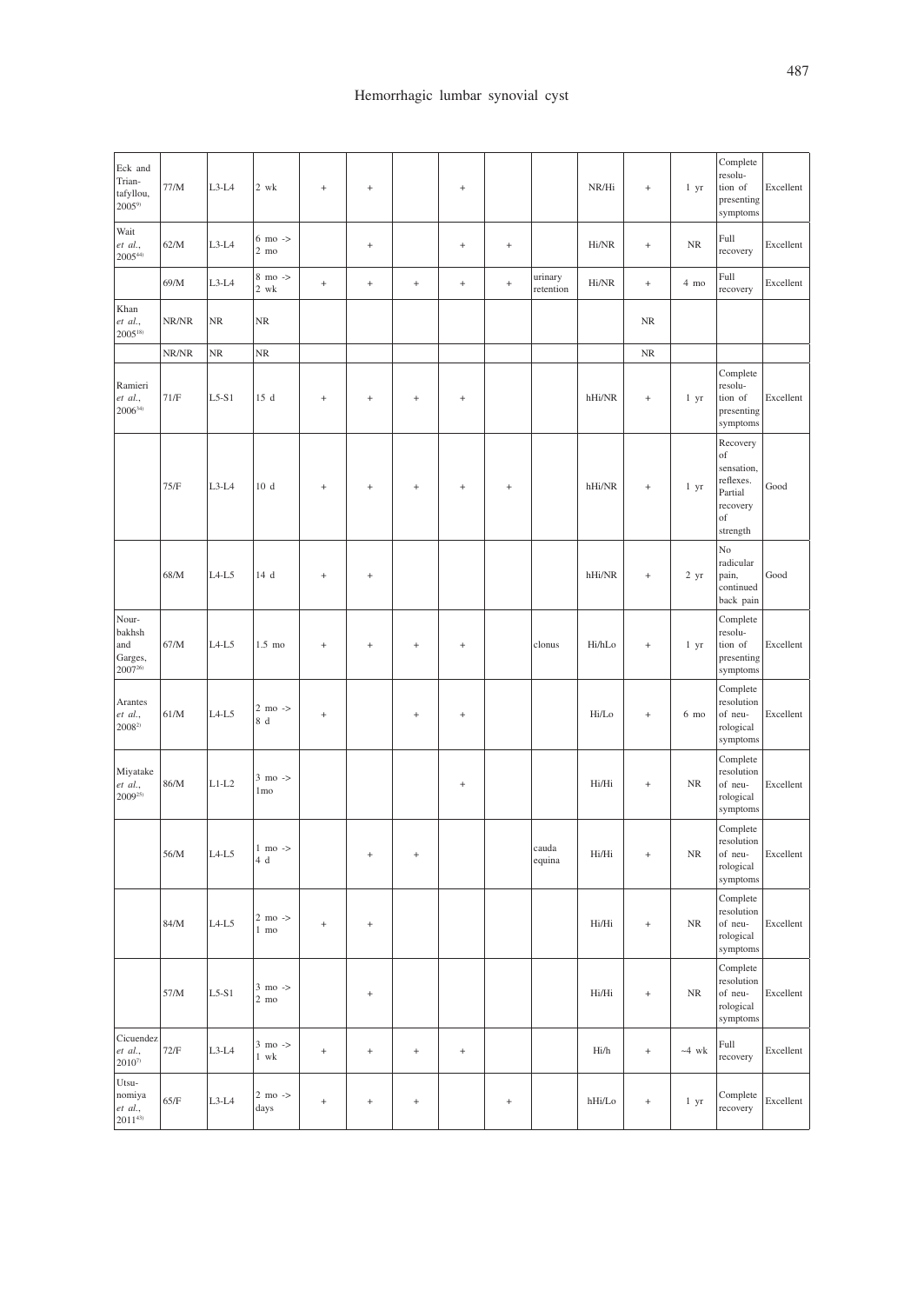| $ Xu \text{ et al.},  _{68/M}$<br>201146)       |      | $L3-L4$ | $4 \text{ mo}$ -><br>1 wk | $^{+}$ | $\ddot{}$ | $^{+}$    | $\begin{array}{c} + \end{array}$ |                                                      | Hi/Lo | $\ddot{}$ | 8 mo           | Resolution<br>of major-<br>ity of<br>radicular<br>symptoms                            | Good      |
|-------------------------------------------------|------|---------|---------------------------|--------|-----------|-----------|----------------------------------|------------------------------------------------------|-------|-----------|----------------|---------------------------------------------------------------------------------------|-----------|
| Tofuka<br>et al.,<br>$2011^{42}$                | 84/M | $L4-L5$ | $>2$ mo                   |        | $\ddot{}$ | $\ddot{}$ | $^{+}$                           | urinary<br>distur-<br>bance                          | Hi/h  | $\ddot{}$ | 1 wk           | Symptoms<br>improved,<br>Pt could<br>walk<br>without<br>support<br>at 1 wk<br>post-op | Good      |
| Park<br>et al.,<br>201230)                      | 72/F | $L2-L3$ | acute                     | $^{+}$ | $\ddot{}$ |           |                                  |                                                      | Hi/Lo | $\ddot{}$ | $1 \text{ mo}$ | Full<br>recovery                                                                      | Excellent |
| Machino<br>et al.,<br>2012 <sup>22)</sup>       | 65/M | $L2-L3$ | $3 \text{ mo}$ -><br>1 wk | $^{+}$ |           | $^{+}$    | $^{+}$                           | mild<br>inconti-<br>nence of<br>bowel and<br>bladder | Hi/Lo | $\ddot{}$ | 1 mo           | Full<br>recovery                                                                      | Excellent |
| Hoover<br>and<br>Pirris,<br>$ 2014^{14}\rangle$ | 68/F | $S1-S2$ | $3$ wk                    | $^{+}$ | $^{+}$    |           | $^{+}$                           |                                                      | Lo/Hi | $\ddot{}$ | <b>NR</b>      | Significant<br>improve-<br>ment in<br>leg pain                                        | Good      |

NR = Not recorded by authors

 $*h = heterogeneous$ ,  $Hi = hyperintense$ ,  $Lo = hypointense$ 

†According to Macnab score23)

The most commonly involved vertebral levels were L4-L5 (46.5%) followed by L3-L4  $(27.9\%)$ , L5-S1  $(14.0\%)$ , and L2-L3  $(7.0\%)$ . There has been one reported case at S1-S2 and one reported case at L1-L2 (Fig. 6). Previous literature reviews have shown the majority  $(64%)$ of non-hemorrhagic lumbar synovial cysts to be located at L4-L52).

The most common presenting symptoms and physical findings were leg pain (88%), back pain (70%), sensory changes including numbness, tingling, paresthesia (60%) and weakness (51%) (Fig. 7). Absent reflexes were reported in 18% of cases, while incontinence or other urinary changes were rare with only two reported cases.

Among cases with recorded MRI findings, most cysts (93%, 26/28) were found to be hyperintense or heterogeneously hyperintense on T1-weighted imaging. In 6 cases, contrast enhancement on the peripheral rim of the cyst, the capsule, was noted on T1-weighted imaging. With T2-weighting, there is a mixed picture; among 23 cases, 30.4% were hypointense, 34.7% were heterogeneous and 34.7% were hyperintense. On MR imaging, non-hemorrhagic synovial cysts are typically T1-hypointense and T2-hyperintense, but the signal varies depending on factors including protein content, blood products, and timing of hemorrhage within the cyst<sup>2)</sup>. T2 imaging of cysts is known to have varying signal intensity, and previous reports have similarly surmised previous old hemorrhages, elevated protein content, and calcification can all be causes of this varying signal<sup>44)</sup>.

Surgical decompression via laminectomy and cyst excision is the current standard and was the treatment of choice in majority of the cases reviewed. Depending on cyst size, medial facetectomy was also performed. Posterior fusion and stabilization was performed in only 3 cases. Of the 40 cases with documented postoperative outcomes, a majority of patients (75%) had complete resolution of symptoms. Improved symptoms were noted in the remaining 25% of cases. There were no recorded cases of fair or poor outcomes. For patients with recurrent cyst formation, persistent back pain or leg pain symptoms due to concurrent pathology such as spondylolysis or pars defect as in our patient, additional lumbar fusion or pars repair for stabilization are often carried out to stabilize the spine. Pars repair offers benefit of not losing the segmental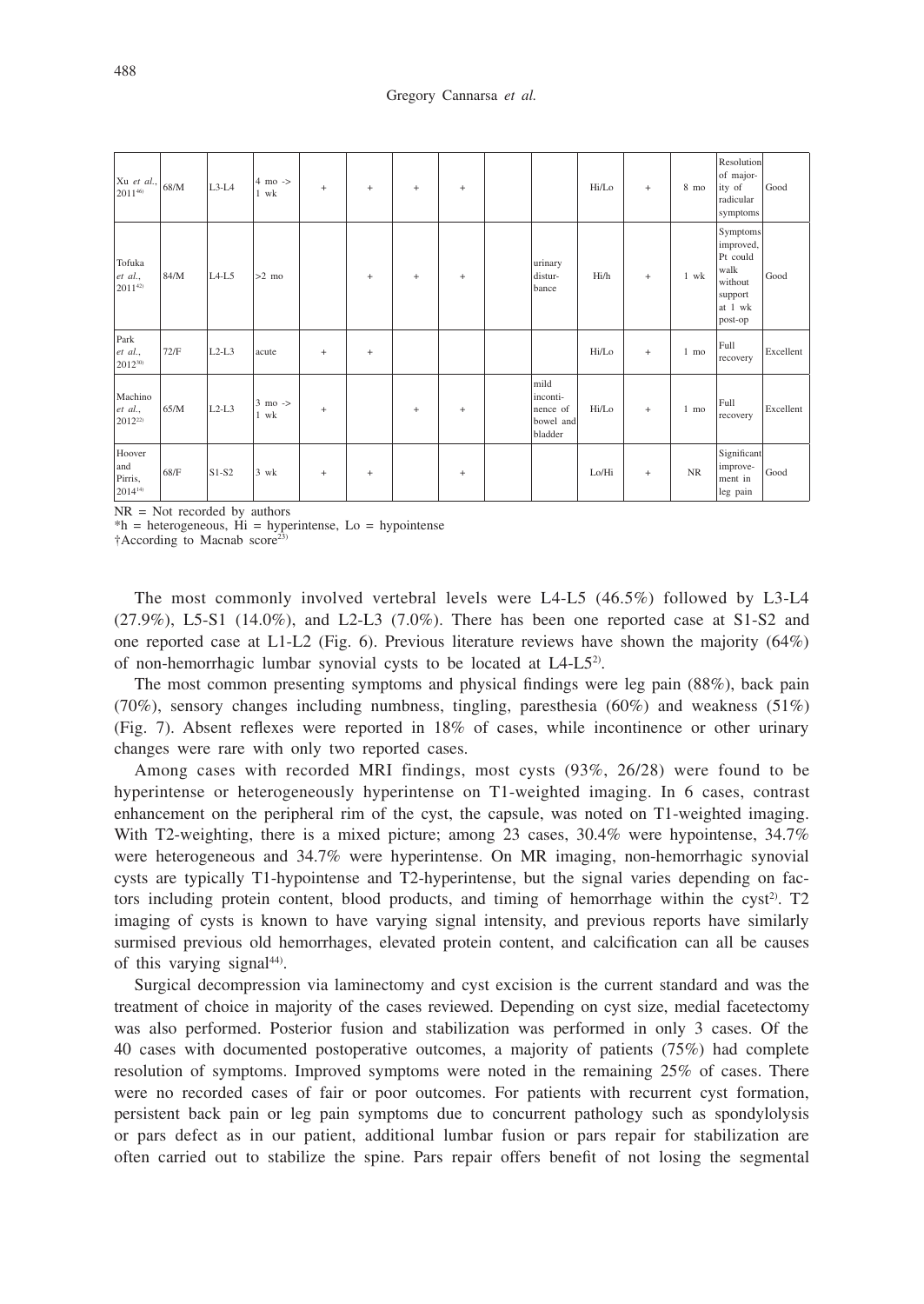

**Fig. 6** Incidence of the most common symptoms and physical findings associated with hemorrhagic synovial cysts. Data collected from 43 cases published in the literature.



**Fig. 7** Spinal levels affected by hemorrhagic synovial cysts. Data collected from 43 cases published in the literature.

motion at the involved level thereby exposing patients to less chance of developing adjacent level disease in the future. We believe this was a good option for this particular young patient who has extremely physically challenging career. Percutaneous rupture of intact lumbar synovial cysts is also an option, but has not been used or recommended in hemorrhagic cases with the risk of causing epidural bleed<sup>45)</sup>.

Non-hemorrhagic synovial cysts are thought to be related to degenerative spinal changes and segmental instability, with retrospective studies supporting these hypotheses<sup>1,9)</sup>. MRI prevalence studies have also shown cysts to have significant associations with facet arthropathy, facet joint osteoarthritis, and spondylolisthesis<sup>40</sup>. The pathogenesis of hemorrhagic cysts is less well understood. While trauma and anticoagulation therapy have been implicated as factors, they have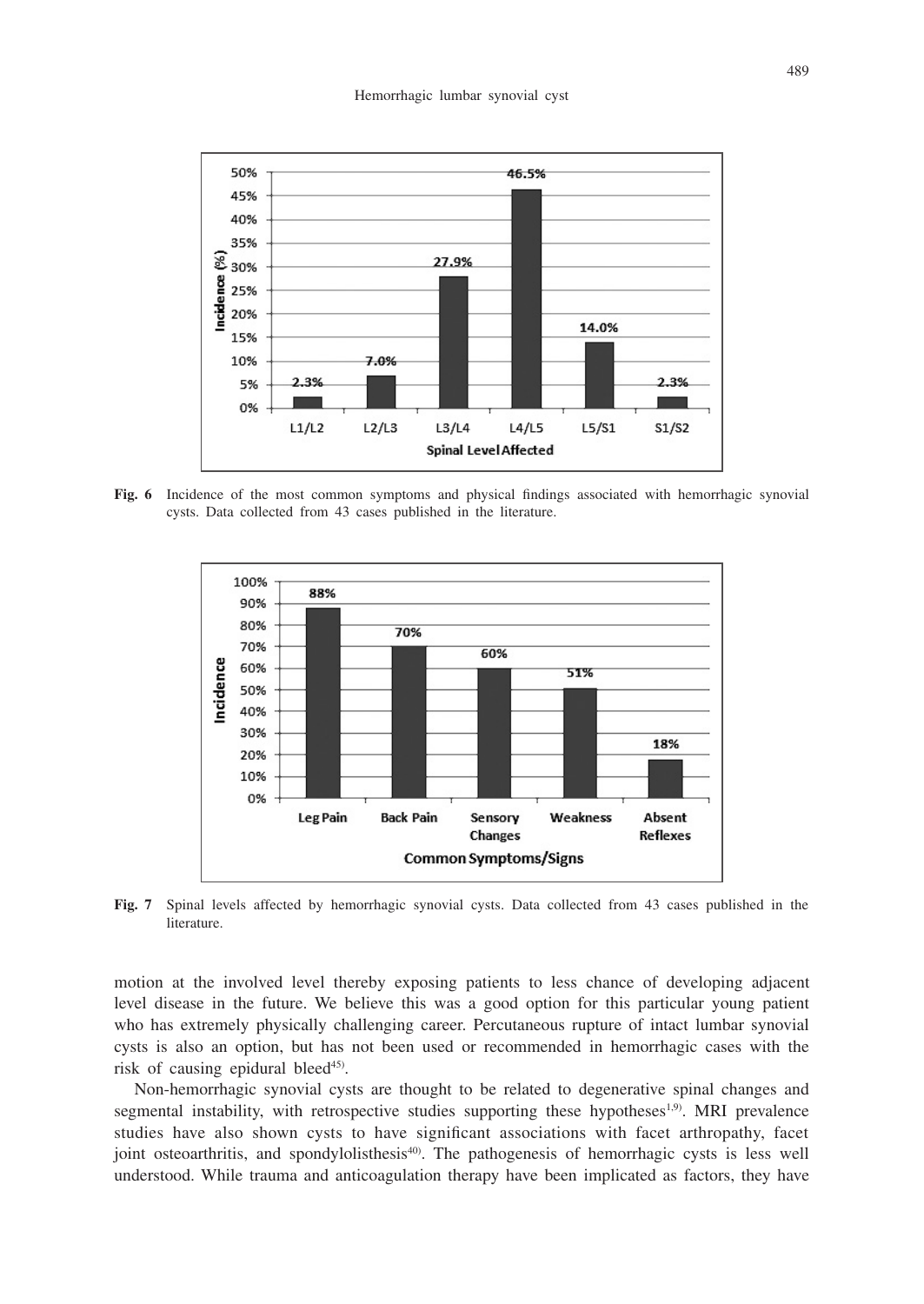not been associated in a majority of cases<sup>3</sup>. The literature review of 44 cases found that cyst hemorrhage more often occurs in men and at an earlier age, lending support to a micro-trauma hypothesis if occupation and lifestyle is considered. In our case, a 36 year-old male police officer with bilateral spondylolysis at the L4 level, it is likely that degenerative changes in his lumbar spine along with daily microtrauma caused by his occupation led to his initial synovial cyst and eventual hemorrhagic transformation.

Regarding our patient's apparent migratory cyst, previous reports of migratory synovial cysts have shown migration to the erector spinae as well as between spinous processes<sup>5,6)</sup>. In our case, cyst migration is likely an occult phenomenon because the synovial cyst is apparently occurring at two distinct levels. Our hypothesis is that the patient had initial trauma that induced first hemorrhagic synovial cyst at L1-2 level on left extending to L2-3 epidural level which resolved and had another trauma on work duty that induced completely different hemorrhagic synovial cyst at the level below at L3-4 on right. This is both consistent with the MRI finding of new posterior ligamentous injury as well as the patient developing new symptoms of worsened right leg pain and right quadriceps weakness during the intervening three months.

Unlike in our case, true synovial cyst migration around a facet, under the epidural space, or into the erector spinae muscle, is likely to involve mechanical as well as chemical mechanisms. An inflammatory process in or near the cyst may cause an increase in the proteolytic enzymatic activity of the cystic fluid. Synovial fluid contains metalloproteases, hyaluronidase, and other enzymes capable of digesting through tissue, giving it the capability to create new pathways through which it propagates via gravity and pressure-related mechanisms<sup>46</sup>). This migration of inflammatory, enzymatic cystic fluid may be involved with the spontaneous hemorrhage observed as vascular structures exposed are vulnerable to digestion. Previous reports have hypothesized that anti-inflammatories such as NSAIDs may play a role in regression of synovial cysts<sup>47</sup>. This certainly could be the case for our patient's spontaneous resolution of the cyst at L2-3 as he was primarily taking NSAIDs to cope with his low back pain. The role of migration in hemorrhagic transformation remains unclear. With increasing use of MRI, it is likely more cases with repeated imaging will capture previously unseen migration.

#### **CONCLUSION**

Lumbar synovial cysts are an increasingly common finding on MR imaging in both symptomatic and asymptomatic populations. Trauma may play a role in their formation and a higher index of suspicion may be warranted in males with active occupations. While the majority of synovial cysts can be observed, acute worsening or change in symptoms may herald either a hemorrhagic transformation or migration to a different level. Patients should be counseled regarding these rare possibilities. As our case demonstrates, repeated MRI imaging is worthwhile. Surgical decompression with cyst excision remains the treatment of choice. In patients with associated pars defect or spondylolisthesis, lumbar decompression with resection of cysts may not be enough to reduce back pain symptoms warranting concurrent fusion or pars repair for better symptomatic relief.

#### CONFLICTS OF INTEREST

All authors have no financial support or relationships that may pose a conflict of interest to disclose for this work.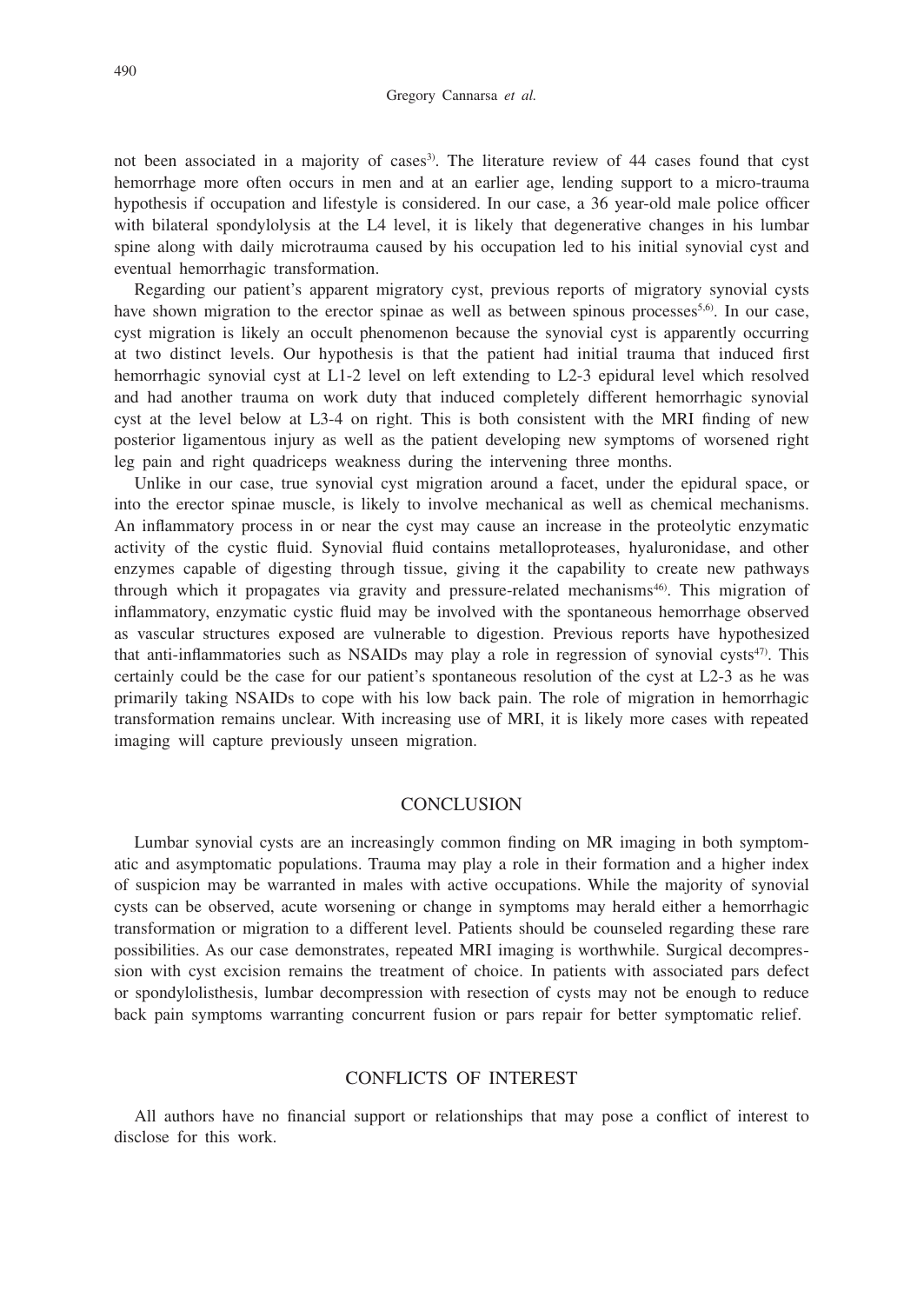#### **REFERENCES**

- 1) Boviatsis EJ, Stavrinou LC, Kouyialis AT, *et al.* Spinal synovial cysts: pathogenesis, diagnosis and surgical treatment in a series of seven cases and literature review. *Eur Spine J*. 2008; 17(6): 831–7.
- 2) Lyons MK, Atkinson JL, Wharen RE, Deen HG, Zimmerman RS, Lemens SM. Surgical evaluation and management of lumbar synovial cysts: the Mayo Clinic experience. *J Neurosurg*. 2000; 93 (1 Suppl): 53–7.
- 3) Xu R, Solakoglu C, Maleki Z, Mcgirt MJ, Gokaslan ZL, Bydon A. Hemorrhagic synovial cyst: the possible role of initial trauma and subsequent microtrauma in its pathogenesis: case report. *Neurosurgery*. 2011; 68(3): E858–65.
- 4) Eck JC, Triantafyllou SJ. Hemorrhagic lumbar synovial facet cyst secondary to anticoagulation therapy. *Spine J*. 2005; 5(4): 451–3.
- 5) Palmieri F, Cassar-pullicino VN, Lalam RK, Tins BJ, Tyrrell PN, Mccall IW. Migrating lumbar facet joint cysts. *Skeletal Radiol*. 2006; 35(4): 220–6.
- 6) Hoover J, Pirris S. Synovial cyst mimicking an intraspinal sacral mass. *Case Rep Neurol Med*. 2014; 2014: 953579.
- 7) Brish A, Payan HM. Lumbar intraspinal extradural ganglion cyst. *J Neurol Neurosurg Psychiatr*. 1972; 35(6): 771–5.
- 8) Pendleton B, Carl B, Pollay M. Spinal extradural benign synovial or ganglion cyst: case report and review of the literature. *Neurosurgery*. 1983; 13(3): 322–6.
- 9) Kjerulf TD, Terry DW, Boubelik RJ. Lumbar synovial or ganglion cysts. *Neurosurgery*. 1986; 19(3): 415–20.
- 10) Franck JI, King RB, Petro GR, Kanzer MD. A posttraumatic lumbar spinal synovial cyst. Case report. *J Neurosurg*. 1987; 66(2): 293–6.
- 11) Onofrio BM, Mih AD. Synovial cysts of the spine. *Neurosurgery*. 1988; 22(4): 642–7.
- 12) Reust P, Wendling D, Lagier R, *et al.* Degenerative spondylolisthesis, synovial cyst of the zygapophyseal joints, and sciatic syndrome: report of two cases and review of the literature. *Arthritis Rheum*. 1988; 31(2): 288–94.
- 13) Eyster EF, Scott WR. Lumbar synovial cysts: report of eleven cases. *Neurosurgery*. 1989; 24(1): 112–5.
- 14) Lemish W, Apsimon T, Chakera T. Lumbar intraspinal synovial cysts. Recognition and CT diagnosis. *Spine*. 1989; 14(12): 1378–83.
- 15) Jackson DE, Atlas SW, Mani JR, Norman D. Intraspinal synovial cysts: MR imaging. *Radiology*. 1989; 170(2): 527–30.
- 16) Rousseaux P, Durot JF, Pluot M, *et al.* [Synovial cysts and synovialomas of the lumbar spine. Histopathologic and neuro-surgical aspects apropos of 8 cases]. *Neurochirurgie*. 1989; 35(1): 31–9.
- 17) Summers RM, Quint DJ. Case report 712: Hemorrhagic synovial cyst arising from right L2-3 facet joint. *Skeletal Radiol*. 1992; 21(1): 72–5.
- 18) Tatter SB, Cosgrove GR. Hemorrhage into a lumbar synovial cyst causing an acute cauda equina syndrome. Case report. *J Neurosurg*. 1994; 81(3): 449–52.
- 19) Yarde WL, Arnold PM, Kepes JJ, O'boynick PL, Wilkinson SB, Batnitzky S. Synovial cysts of the lumbar spine: diagnosis, surgical management, and pathogenesis. Report of eight cases. *Surg Neurol*. 1995; 43(5): 459–64.
- 20) Howling SJ, Kessel D. Case report: acute radiculopathy due to a haemorrhagic lumbar synovial cyst. *Clin Radiol*. 1997; 52(1): 73–4.
- 21) Radatz M, Jakubowski J, Cooper J, Powell T. Synovial cysts of the lumbar spine: a review. *Br J Neurosurg*. 1997; 11(6): 520–4.
- 22) Henriet M, Nobourgh Y. Hemorragie dans un kyste synovial lombaire avec compression polyradiculaire aigue. *Rachis* 1998; 10: 89–90.
- 23) Bandiera S, Campanacci L, De iure F, Bertoni F, Picci P, Boriani S. Hemorrhagic synovial lumbar cyst: a case report and review of the literature. *Chir Organi Mov*. 1999; 84(2): 197–203.
- 24) Kaneko K, Inoue Y. Haemorrhagic lumbar synovial cyst. A cause of acute radiculopathy. *J Bone Joint Surg Br*. 2000; 82(4): 583–4.
- 25) Wang YY, Mckelvie P, Trost N, Murphy MA. Trauma as a precipitant of haemorrhage in synovial cysts. *J Clin Neurosci*. 2004; 11(4): 436–9.
- 26) Wait SD, Jones FD, Lonser RR, Lee KS. Symptomatic epidural hematoma caused by lumbar synovial cyst rupture: report of two cases and review of the literature. *Neurosurgery*. 2005; 56(5): E1157.
- 27) Khan AM, Synnot K, Cammisa FP, Girardi FP. Lumbar synovial cysts of the spine: an evaluation of surgical outcome. *J Spinal Disord Tech*. 2005; 18(2): 127–31.
- 28) Ramieri A, Domenicucci M, Seferi A, Paolini S, Petrozza V, Delfini R. Lumbar hemorrhagic synovial cysts: